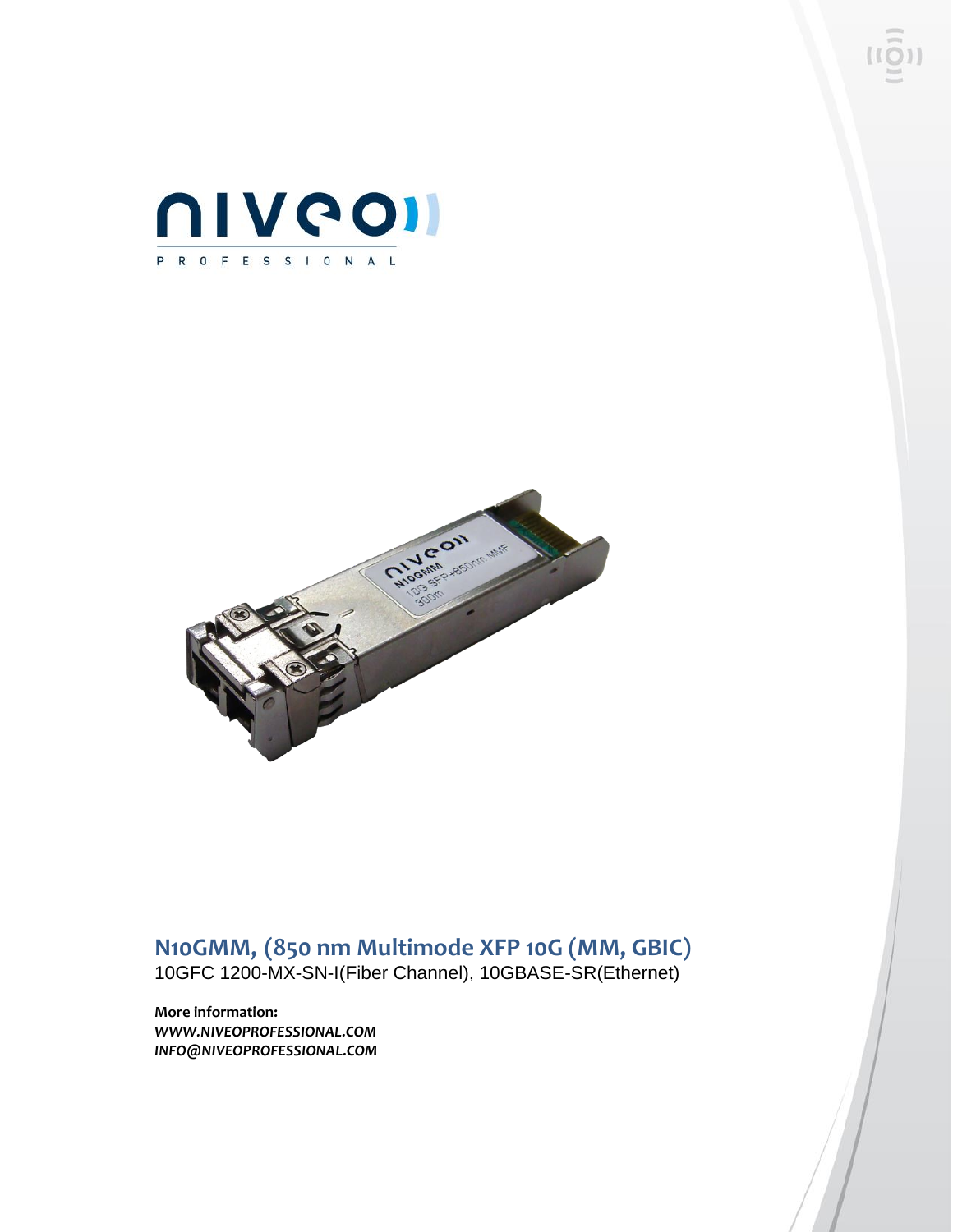# **Product Specification**

### **Features**

- $\mathbf{u}$ Multi Mode 10G Fiber Module
- $\mathbf{u}$ Compliant with 10GFC-1200MX-SN-I Fiber Channel Standard
- $\mathbf{I}$ Compliant with IEEE802.3ae 10GBASE SW/SR Ethernet Standard
- $\blacksquare$ Complaient with XFP MSA INF-80771
- $\mathbf{u}$ Differential CML inputs and CML outputs
- $\blacksquare$ Differential PECL reference clock input (1/64 transmitter data)
- $\mathbf{u}$ Single Power supply 3.3V
- $\blacksquare$ TTL signal detect indicator
- II Hot Pluggable
- $\blacksquare$ Class 1 laser product complies with EN 60825-1

### **Absolute Maximum Ratings**

| <b>PARAMETER</b>           | <b>SYMBOL</b> | <b>MIN</b> | <b>MAX</b> | <b>UNITS</b> | <b>NOTE</b> |
|----------------------------|---------------|------------|------------|--------------|-------------|
| <b>Storage Temperature</b> | $T_S$         | $-40$      | 85         | $^{\circ}C$  |             |
| <b>Supply Voltage</b>      | Vcc3          | $-0.5$     | 4.0        |              |             |
| <b>Input Voltage</b>       | $V_{lN}$      | $-0.5$     | Vcc        |              |             |

## **Recommended Operating Conditions**

| <b>PARAMETER</b>           | <b>SYMBOL</b> | <b>MIN</b> | <b>MAX</b> | <b>UNITS</b> | <b>NOTE</b> |
|----------------------------|---------------|------------|------------|--------------|-------------|
| Case operating Temperature | $T_C$         | $-10$      | 70         | $^{\circ}C$  |             |
| <b>Supply Voltage</b>      | Vcc3          | 3.1        | 3.5        |              |             |
| <b>Supply Current</b>      | Icc3          | $---$      | 400        | mA           |             |

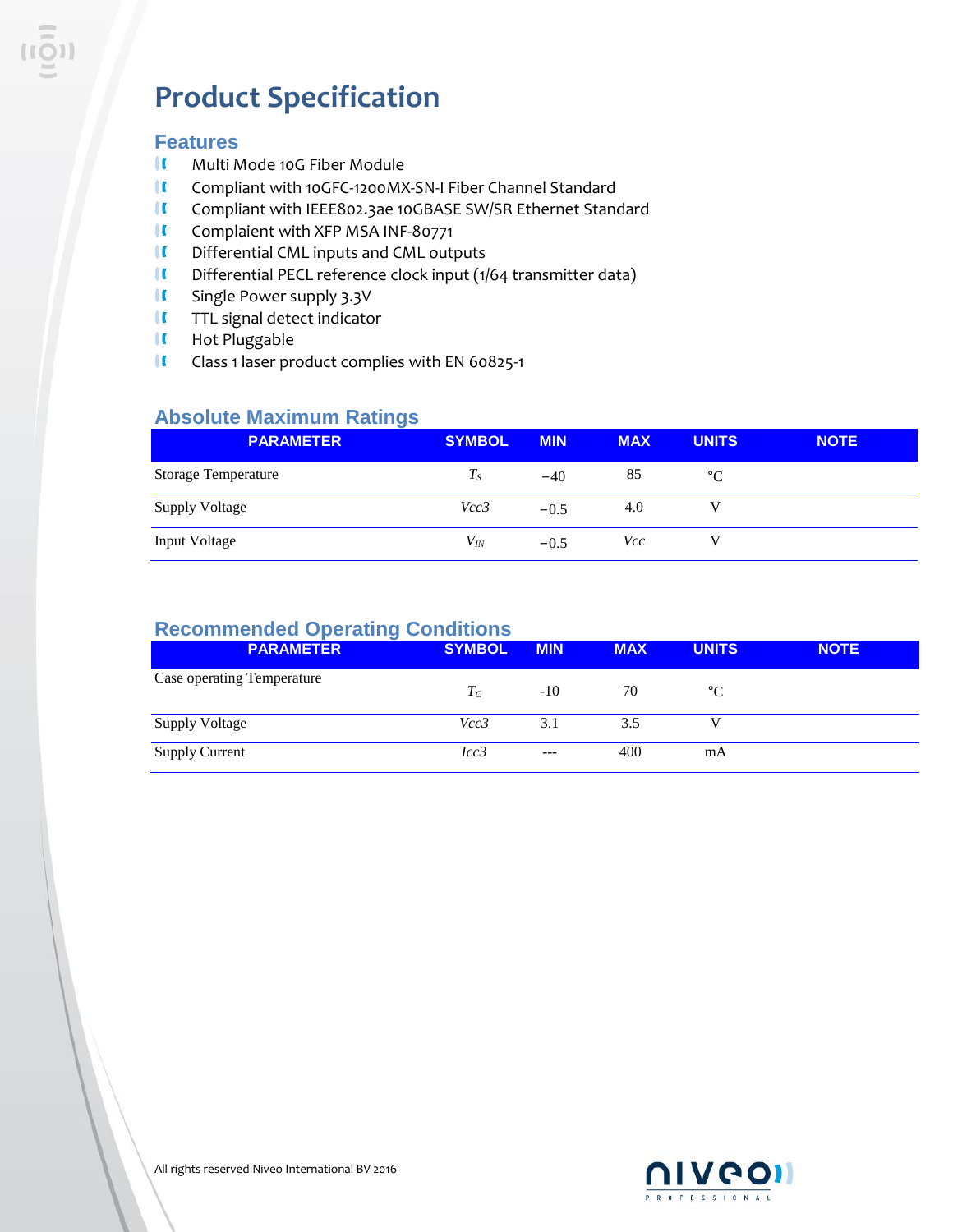# **Transmitter Electro-optical Characteristics**

### *Vcc* = 3.1 V to 3.5 V,  $T_c$  = -10 °C to 70 °C

| <b>PARAMETER</b>                                                        | <b>SYMBOL</b>              | <b>MIN</b> | TYP.                           | <b>MAX</b>     | <b>UNITS</b> | <b>NOTE</b>                         |  |  |
|-------------------------------------------------------------------------|----------------------------|------------|--------------------------------|----------------|--------------|-------------------------------------|--|--|
| <b>Operating Data Rate</b>                                              |                            |            | 9.95/<br>10.51875              |                | Gbps         |                                     |  |  |
| Input<br><b>Reference Clock Rate</b>                                    |                            |            | 1/64<br>Operating<br>Data Rate |                |              |                                     |  |  |
| <b>Output Optical Power</b>                                             |                            |            |                                |                |              |                                     |  |  |
| $(50/125 \mu m)$ fiber, NA=0.20)<br>$(62.5/125 \mu m)$ fiber, NA=0.275) | $P_{out}$                  | $-7.1$     | $---$                          | $-1$           | dBm          |                                     |  |  |
| <b>Optical Modulation Amplitude (OMA)</b>                               | <b>OMA</b>                 |            |                                |                | dBm          | Refer to IEEE<br>802.3ae Table 52-3 |  |  |
| <b>Extinction Ratio</b>                                                 | ER                         | 3          |                                |                | dB           |                                     |  |  |
| Center Wavelength                                                       | $\lambda_C$                | 840        |                                | 860            | nm           |                                     |  |  |
| Spectral Width (RMS)                                                    | Δλ                         |            |                                |                | nm           | Refer to IEEE<br>802.3ae Table 52-8 |  |  |
| Relative Intensity Noise                                                | <b>RIN</b>                 | $---$      | $---$                          | $-128$         | dB/Hz        |                                     |  |  |
| Output Eye                                                              | Compliant with IEEE802.3ae |            |                                |                |              |                                     |  |  |
| Differential Input Voltage                                              | <b>VDIFF</b>               | 0.25       | $---$                          | 1.0            | $\mathbf V$  |                                     |  |  |
| <b>TX_DISABLE Assert Time</b>                                           | $t$ <sub>_O</sub> ff       | $---$      | $---$                          | 10             | $\mu s$      |                                     |  |  |
| TX_DISABLE Negate Time                                                  | $t\_on$                    | ---        | $---$                          | $\overline{2}$ | ms           |                                     |  |  |
| Time to initialize                                                      | $t$ _init                  | ---        | $---$                          | 300            | ms           |                                     |  |  |
| nterrupt assert delay                                                   | nterrupt_on                | ---        | ---                            | 200            | ms           |                                     |  |  |